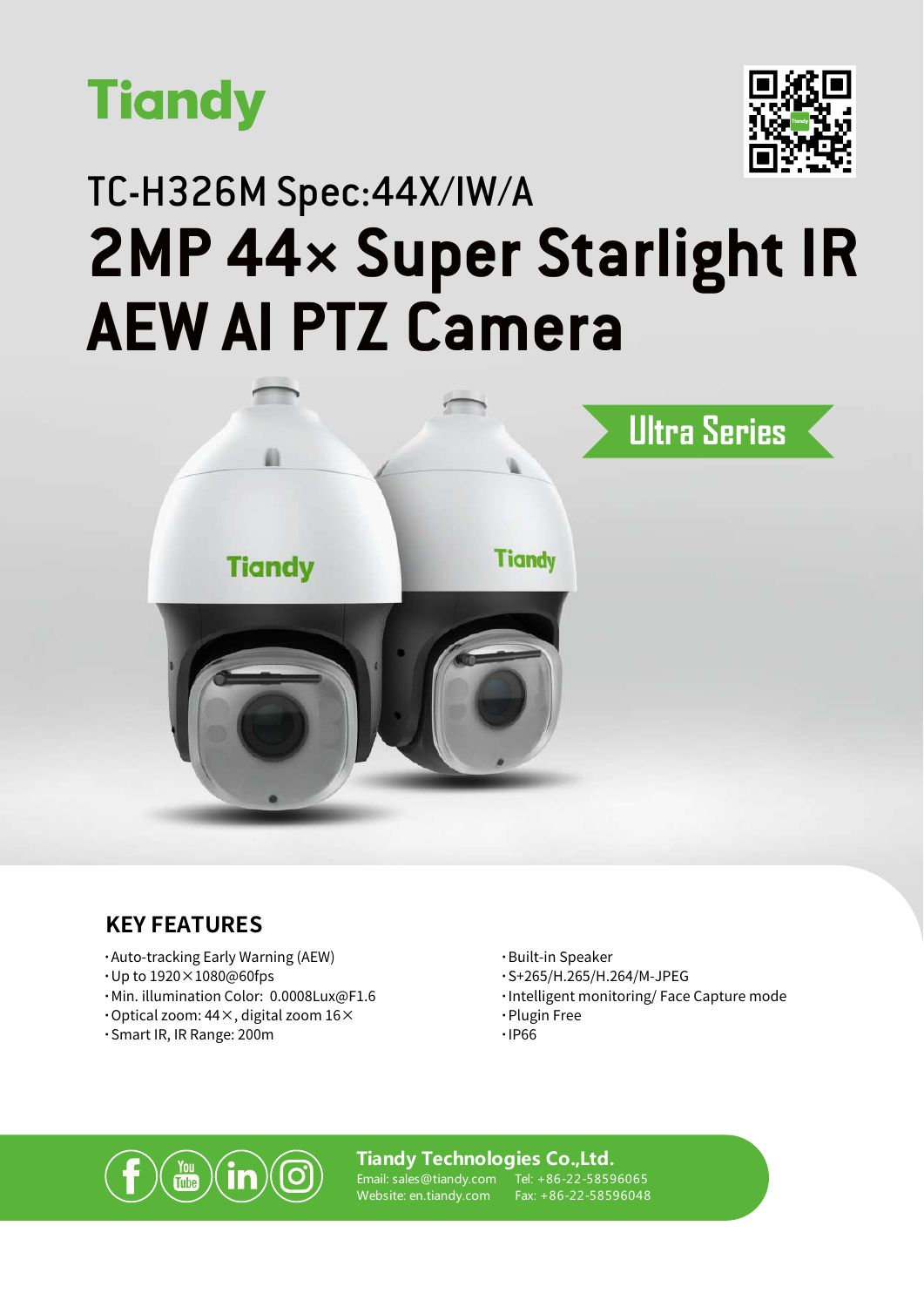# **Tiandy**

### **SPECIFICATIONS**

| <b>Camera</b>               |                                                                                                                             |
|-----------------------------|-----------------------------------------------------------------------------------------------------------------------------|
| <b>Image Sensor</b>         | 1/1.8" CMOS                                                                                                                 |
| <b>Signal System</b>        | PAL/NTSC                                                                                                                    |
| <b>Min. Illumination</b>    | Color: 0.0008lux@ (F1.6, ACG ON), BW: 0lux with IR                                                                          |
| <b>Shutter Time</b>         | 1s to 1/100,000s                                                                                                            |
| Day & Night                 | Dual IR Cut Filter with Auto Switch                                                                                         |
| <b>Wide Dynamic Range</b>   | 140dB                                                                                                                       |
| <b>Optical Zoom</b>         | $44 \times$                                                                                                                 |
| <b>Digital Zoom</b>         | $16\times$                                                                                                                  |
| Lens                        |                                                                                                                             |
| <b>Focal Length</b>         | $6mm \sim 264mm$                                                                                                            |
| <b>Zoom Speed</b>           | < 5s                                                                                                                        |
| <b>Angle of View</b>        | Horizontal filed of view : $61.8^{\circ}$ (w) ~ 2.3° (t)<br>Vertical filed of view : $36.3^{\circ}$ (w) ~ $1.3^{\circ}$ (t) |
| <b>Aperture Range</b>       | $F1.6-F5.3$                                                                                                                 |
| Pan&Tilt                    |                                                                                                                             |
| Pan Range                   | $360^\circ$                                                                                                                 |
| <b>Pan Speed</b>            | Pan Manual Speed: 0.1°~180°/s, Pan Preset Speed: 240°/s                                                                     |
| <b>Tilt Range</b>           | $-16^\circ \sim 90^\circ$ (Auto flip)                                                                                       |
| <b>Tilt Speed</b>           | Tilt Manual Speed: 0.1°~120°/s, Tilt Preset Speed: 180°/s                                                                   |
| <b>3D Position</b>          | Yes                                                                                                                         |
| <b>Presets</b>              | 500                                                                                                                         |
| <b>Preset Accuracy</b>      | $±0.3^\circ$                                                                                                                |
| <b>Scan</b>                 | 8                                                                                                                           |
| <b>Cruise</b>               | 16, up to 32 presets per cruise                                                                                             |
| <b>Pattern</b>              | 8, each with 600s memory or 1000 orders                                                                                     |
| <b>Power-off Memory</b>     | Yes                                                                                                                         |
| <b>RS-485 Protocols</b>     | DOME PELCO D, DOME PELCO P, DOME PLUS                                                                                       |
|                             |                                                                                                                             |
| <b>Illuminator</b>          |                                                                                                                             |
| <b>IR LEDS</b>              | 8                                                                                                                           |
| <b>IR Range</b>             | Up to 200m                                                                                                                  |
| <b>IR Irradiation Angle</b> | Adjustable by Zoom                                                                                                          |
| <b>White LEDs</b>           | $\overline{2}$                                                                                                              |
| <b>Compression Standard</b> |                                                                                                                             |
| <b>Video Compression</b>    | S+265/H.265/H.264/M-JPEG                                                                                                    |
| <b>Video Bit Rate</b>       | 32Kbps~16Mbps                                                                                                               |
| <b>Audio Compression</b>    | G.711A/G.711U/ADPCM_D/AAC_LC                                                                                                |
| <b>Audio Bit Rate</b>       | 8K~48Kbps                                                                                                                   |
| Image                       |                                                                                                                             |
| <b>Max. Resolution</b>      | 2.0MP (1920×1080)                                                                                                           |
|                             | PAL: 50fps (1920×1080, 1280x960, 1280×720, 704×576, 640×480)                                                                |
| <b>Main Stream</b>          | NTSC: 60fps (1920×1080, 1280x960, 1280×720, 704×480, 640×480)                                                               |
|                             | PAL: 25fps (704×576, 704×288, 640X360, 352×288)                                                                             |
| <b>Sub Stream</b>           | NTSC: 30fps (704×480, 704×240, 640X360, 352×240)                                                                            |
| <b>Third Stream</b>         | PAL: 25fps (704×576, 704×288, 352×288)<br>NTSC: 30fps (704×480, 704×240, 352×240)                                           |
| <b>Image Setting</b>        | Saturation, brightness, contrast, sharpness, adjustable by client software or web browser                                   |
| <b>Image Enhancement</b>    | BLC/3D DNR/HLC                                                                                                              |
| <b>ROI</b>                  | 7 Dynamic Areas for Both Main and Sub Stream, support auto-tracking ROI                                                     |
| <b>OSD</b>                  | 16×16, 24×24,32×32, 48×48, 64x64, 96x96, adaptable size, Letters Such as Week, Date, Time,<br><b>Total 5 Regions</b>        |
| <b>Picture Overlay</b>      | Yes                                                                                                                         |
| <b>Privacy Mask</b>         | Yes                                                                                                                         |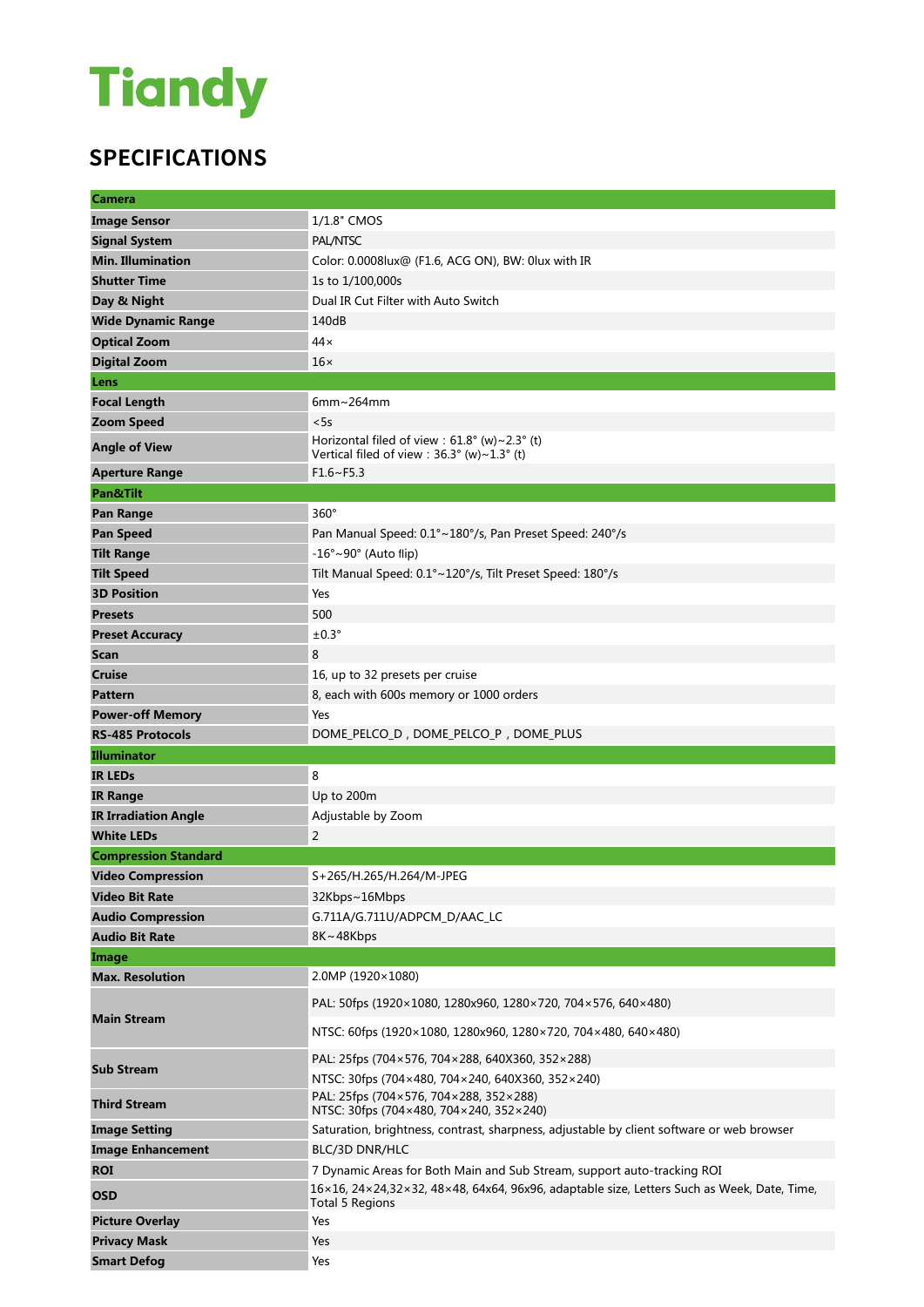## **Tiandy**

| Feature                             |                                                                                                                                                                                                                                                              |
|-------------------------------------|--------------------------------------------------------------------------------------------------------------------------------------------------------------------------------------------------------------------------------------------------------------|
| Alarm Trigger                       | Event Input, Event Output, Motion Detection, Mask Alarm, Disk Full, Disk R/W Error, IP Address<br>Conflict, MAC Address Conflict, FTP Server Exception                                                                                                       |
| <b>Video Analytics</b>              | Tripwire, Double Tripwire, Perimeter, Object Abandon, Object Lost, Loitering, Running, Parking,<br>Heatmap, Video Abnormal, Crowd, Audio Abnormal, Demographics(People Counting), On Duty<br>Detection, Safety Helmet Detection, Auto tracking, Face Capture |
| <b>Early Warning (EW)</b>           | Yes                                                                                                                                                                                                                                                          |
| <b>Auto-Tracking</b>                | Yes                                                                                                                                                                                                                                                          |
| <b>Face Detection and Analytics</b> |                                                                                                                                                                                                                                                              |
| <b>Operating Mode</b>               | Face capture, intelligent monitoring optional, default intelligent monitoring                                                                                                                                                                                |
| <b>Face Detection Performance</b>   | Detects up to 16 faces at the same scene                                                                                                                                                                                                                     |
| <b>Face Exposure Brightness</b>     | Default 35, 1~100 brightness optional                                                                                                                                                                                                                        |
| <b>Min. Face Pixel</b>              | Default 80, 19~1920 optional                                                                                                                                                                                                                                 |
| <b>Precautionary Alert</b>          | Three level                                                                                                                                                                                                                                                  |
| <b>Network</b>                      |                                                                                                                                                                                                                                                              |
| <b>Protocols</b>                    | TCP/IP, ICMP, HTTP, HTTPS, FTP, DHCP, DNS, DDNS, RTSP, PPPOE, NTP, UPnP, SMTP, IGMP, QoS,<br>IPV4, IPV6, MULTICAST, RTMP                                                                                                                                     |
| <b>System Compatibility</b>         | ONVIF (PROFILE S/T/G), SDK, CGI, P2P                                                                                                                                                                                                                         |
| <b>ANR</b>                          | Auto store video in SD card when NVR disconnected, and upload video to NVR when resumed<br>connection (Only Support Tiandy ANR NVR)                                                                                                                          |
| <b>Remote Connection</b>            | ≤7                                                                                                                                                                                                                                                           |
| <b>Client</b>                       | Easy7, EasyLive                                                                                                                                                                                                                                              |
| <b>Web Version</b>                  | web6                                                                                                                                                                                                                                                         |
|                                     |                                                                                                                                                                                                                                                              |
| <b>Interface</b>                    |                                                                                                                                                                                                                                                              |
| <b>Communication Interface</b>      | 1 RJ45 10M/100M self adaptive Ethernet port                                                                                                                                                                                                                  |
| <b>Audio</b>                        | 1/1                                                                                                                                                                                                                                                          |
| <b>Alarm</b>                        | 8/2                                                                                                                                                                                                                                                          |
| <b>Speaker</b>                      | Yes                                                                                                                                                                                                                                                          |
| <b>Reset Button</b>                 | Yes                                                                                                                                                                                                                                                          |
| <b>On-board storage</b>             | Built-in Micro SD card slot, up to 256 GB                                                                                                                                                                                                                    |
| <b>RS-485</b>                       | Yes                                                                                                                                                                                                                                                          |
| <b>BNC</b>                          | Yes                                                                                                                                                                                                                                                          |
| <b>Wiper</b>                        | Yes                                                                                                                                                                                                                                                          |
| General                             |                                                                                                                                                                                                                                                              |
| <b>Firmware Version</b>             |                                                                                                                                                                                                                                                              |
| <b>Web Client Language</b>          | 15 languages<br>Simplified Chinese, Traditional Chinese, English, Spanish, Korean, Italian, Turkish, Russian, Thai,<br>French, Polish, Dutch, Hebraism, Arabic, Vietnamese                                                                                   |
| <b>Operating Conditions</b>         | -30°C~70°C (IR OFF), -30°C~40°C (IR ON), 0-95%RH                                                                                                                                                                                                             |
| <b>Power Supply</b>                 | AC24V±15%                                                                                                                                                                                                                                                    |
| <b>Power Consumption</b>            | 22W(IR OFF), 43W(IR ON)                                                                                                                                                                                                                                      |
| <b>Protection</b>                   | IP66                                                                                                                                                                                                                                                         |
| <b>Heater</b>                       | N/A                                                                                                                                                                                                                                                          |
| <b>Dimensions</b>                   | Φ222x372mm(Φ8.74×14.65inch)                                                                                                                                                                                                                                  |

\* Listed resolutions are only selectable options. It does not mean that all streams can work at their maximum resolution at the same time.

### **AVAILABLE MODEL TC-H326M SPEC:44X/IW/A**